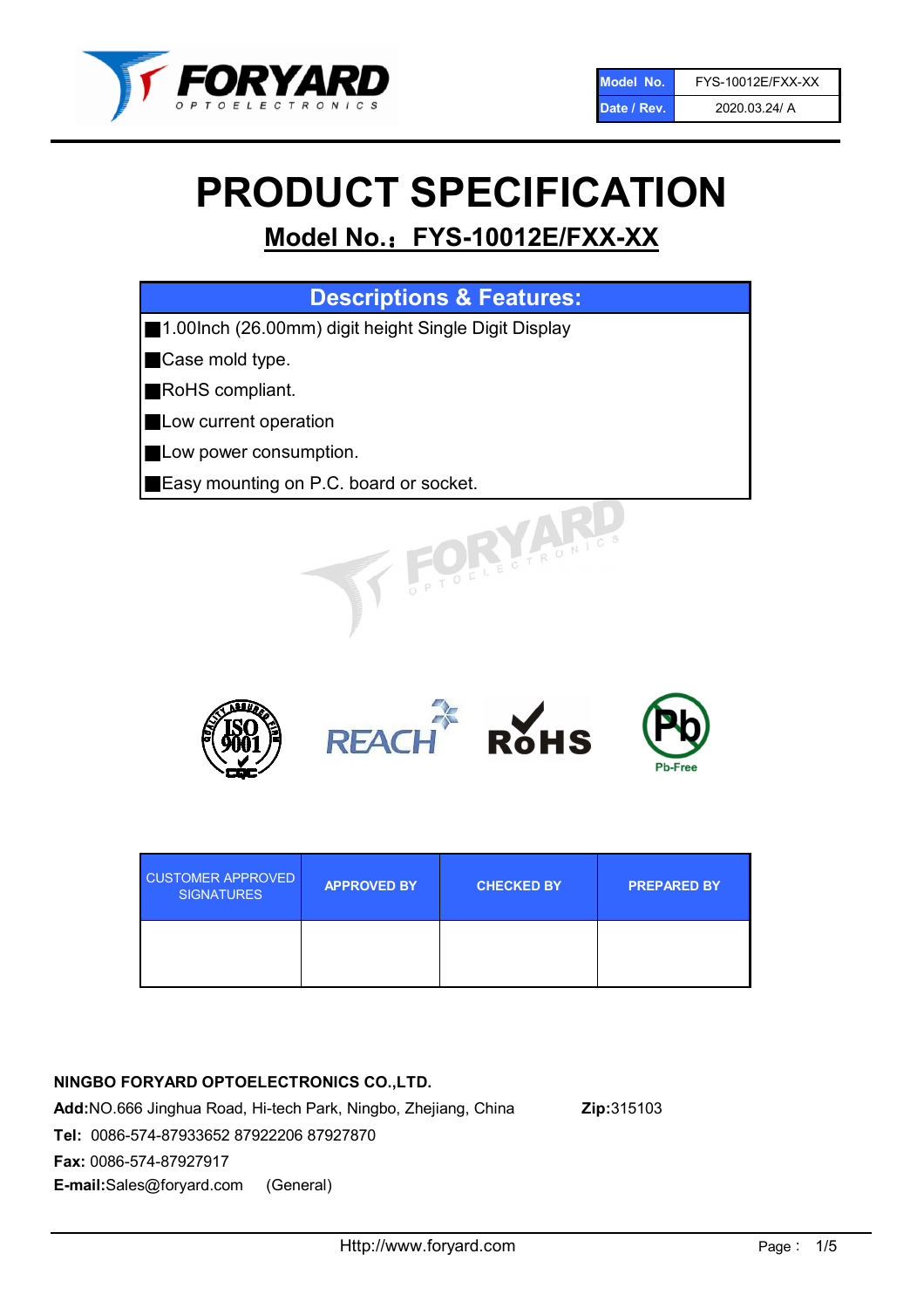

| Model No.   | FYS-10012E/FXX-XX |
|-------------|-------------------|
| Date / Rev. | 2020.03.24/ A     |

## Model No.: FYS-10012E/FXX-XX

## ■ -XX: REF Surface / Epoxy color

| Color<br><b>Number</b>     |                        |                            |          |                |
|----------------------------|------------------------|----------------------------|----------|----------------|
| REF Surface Color  ○ White |                        | $\circ$ Black $\circ$ Gray | I⊖ Red   | IO Green i     |
| Epoxy Color                | $\bigcirc$ Water Clear | $\circ$ White $\circ$ Red  | I⊖ Green | $\circ$ Yellow |

## ■ Mechanical Dimensions



## Notes:

- 1. All pins are Φ0.51[.020]mm
- 2. Dimension in millimeter [inch], tolerance is ±0.25 [.010] and angle is ±1° unless otherwise noted.

 $0.50$ 

- 3. Bending≤Length\*1%.
- 4.The specifications,characteristics and technical data described in the datasheet are subject to change without prior notice.
- 5.The drawing is different from the actual one, please refer to the sample.

 $2.54*5=12.70$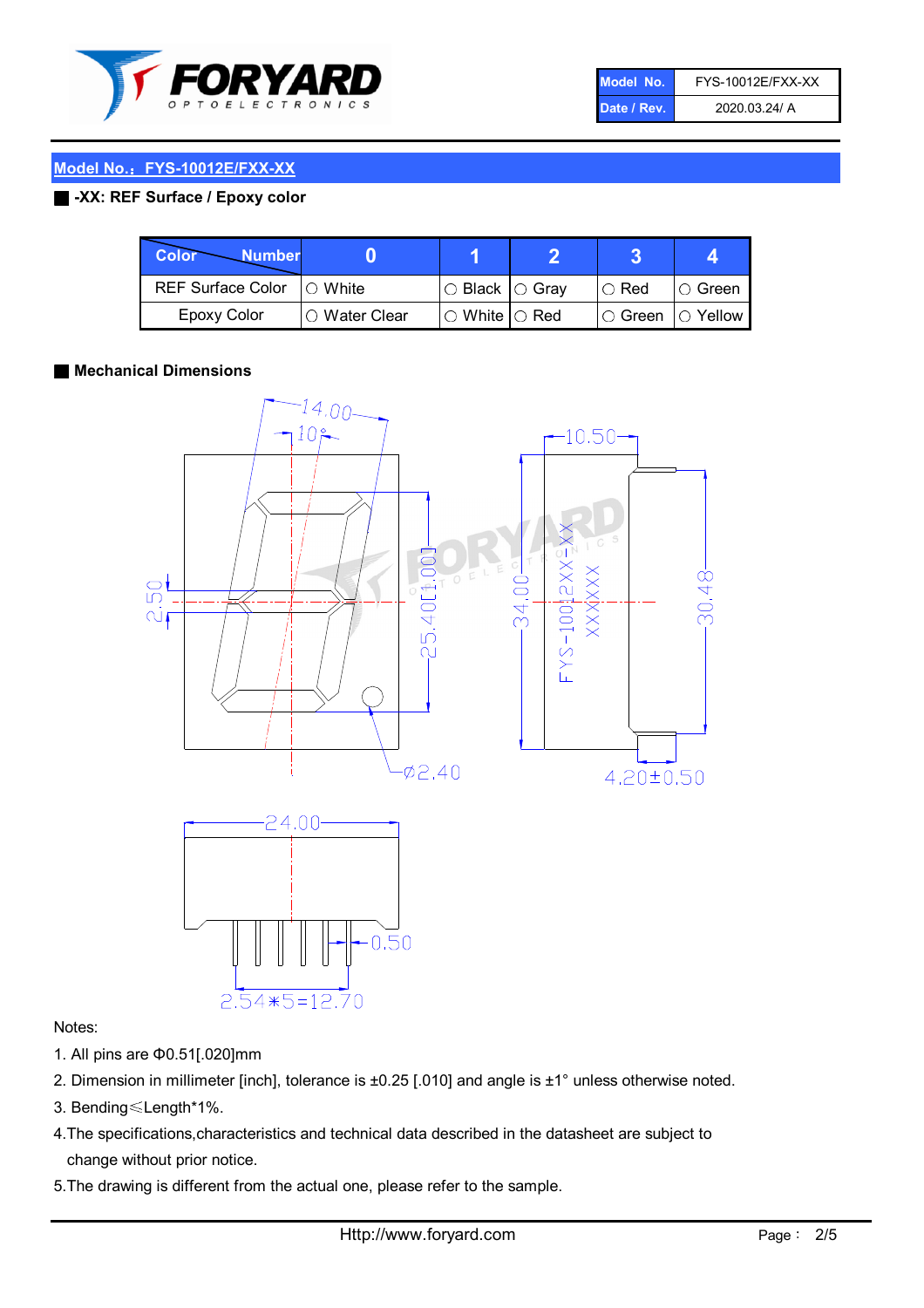

| Model No.   | FYS-10012E/FXX-XX |
|-------------|-------------------|
| Date / Rev. | 2020.03.24/ A     |

## Model No.: FYS-10012E/FXX-XX

## ■ All Light On Segments Feature & Pin Position



■ Internal Circuit Diagrams

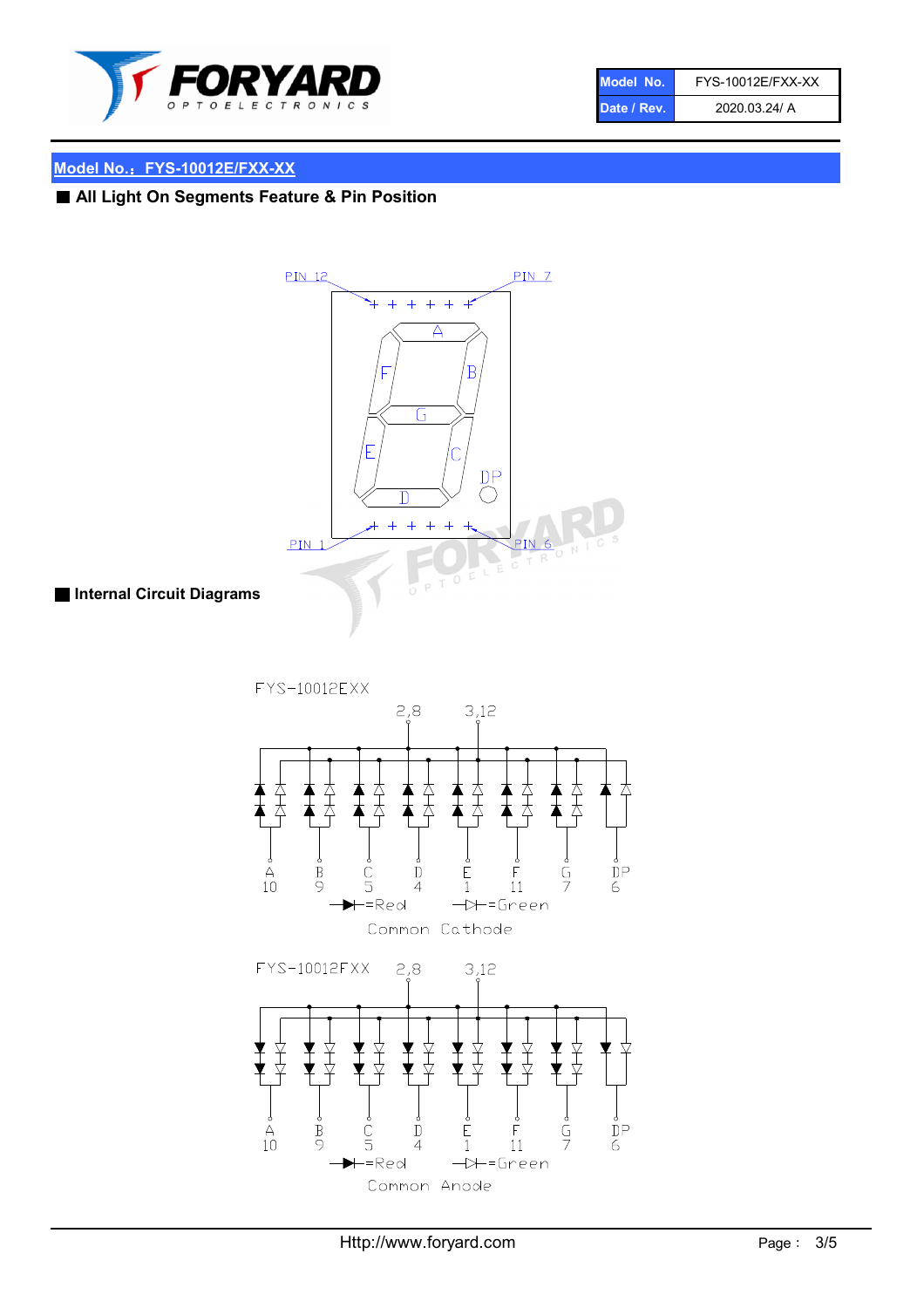

| Model No.   | FYS-10012E/FXX-XX |
|-------------|-------------------|
| Date / Rev. | 2020.03.24/ A     |

(Ta=25℃)

## Model No.: FYS-10012E/FXX-XX

#### Absolute maximum ratings

| solute maximum ratings       |               |                       |              |            | (Ta=25℃)    |
|------------------------------|---------------|-----------------------|--------------|------------|-------------|
| <b>Parameter</b>             | <b>Symbol</b> | <b>Test Condition</b> | <b>Value</b> |            |             |
|                              |               |                       | <b>Min</b>   | <b>Max</b> | <b>Unit</b> |
| Reverse Voltage              | VR            | $IR = 30$             | 5            |            |             |
| <b>Forward Current</b>       | ΙF            |                       |              | 30         | mA          |
| Power Dissipation            | Pd            |                       |              | 100        | mW          |
| <b>Pulse Current</b>         | Ipeak         | Duty=0.1mS,1KHz       |              | 150        | mA          |
| <b>Operating Temperature</b> | Topr          |                       | $-40$        | $+85$      | °C          |
| Storage Temperature          | Tstr          |                       | $-40$        | $+85$      | °C          |

## ■ Electrical-Optical Characteristics

### ● Color Code & Chip Characteristics:(Test Condition:IF=10mA)

Typ Max S | Hi $\textsf{Red}$  | AlGaInP | 660nm LE 20nm | 2.00 | 2.50 D | Super Red | AIGaAs/DH | 650nm | 20nm | 2.00 | 2.50 E | Orange | GaAsP | 625nm | 35nm | 2.00 | 2.50 A | Amber | GaAsP | 610nm | 35nm | 2.00 | 2.50 Y | Yellow | GaAsP | 590nm | 35nm | 2.00 | 2.50 G Yellow Green AIGaInP | 570nm | 10nm | 2.00 | 2.50 3.00 3.80 3.00 3.80 W | White | InGaN/GaN | X=0.29,Y=0.30 |CCT:9500K| 3.00 | 3.80 UHR Ultra Hi Red | AlGaInP | 640nm | 20nm | 2.00 | 2.50 UR | Ultra Red | AlGaInP | 635nm | 20nm | 2.00 | 2.50 UE Ultra Orange | AIGaInP | 625nm | 20nm | 2.00 | 2.50 UA Ultra Amber | AIGaInP | 610nm | 20nm | 2.00 | 2.50  $UV$  Ultra Yellow  $\vert$  AlGaInP  $\vert$  590nm  $\vert$  20nm  $\vert$  2.00  $\vert$  2.50  $\text{UG}$  Ultra Yellow Green | AIGaInP | 570nm | 30nm | 2.00 | 2.50 PG Pure Green | InGaN | 520nm | 36nm | 3.00 | 3.80 30nm 3.00 3.80 30nm 3.00 3.80 UW |Ultra White | InGaN/GaN | X=0.29,Y=0.30 |CCT:9500K| 3.00 | 3.80 10~20 Standard brightness Forward Voltage(VF) Unit:V 15~30 10~20 10~20 625nm GaAsP 590nm **Emitting Color Dice Material** 10~21 610nm Luminous **Intensity** (Iv) Unit:mcd AlGainP 660nm GaAsP GaAsP AlGaAs/DH **Spectral** Line halfwidth (∆λ1/2) Peak Wave Length $(\lambda_{\rm P})$ UB 460nm 635nm AlGaInP AlGaInP AlGaInP InGaN/GaN AlGaInP | 570nm | 10nm | 2.00 | 2.50 | 10~20 30~105 30~135 460nm 520nm Ultra brightness **AlGaInP** AlGaInP 60nm AlGaInP 640nm Segment-to-Segment Luminous Intensity ratio(Iv-M) 1.5:1 610nm 9~20(mw) 350~450 470nm 120~180 120~180 Ultra Blue InGaN/GaN InGaN/GaN 9~20(mw) 20~50 280~600 570nm | 30nm | 2.00 | 2.50 | 20~60 470nm 590nm InGaN/GaN B Blue I InGaN 40~85 60~120~180 40~70

### Note:

1.Luminous Intensity is based on the Foryard standards.

2.Pay attention about static for InGaN